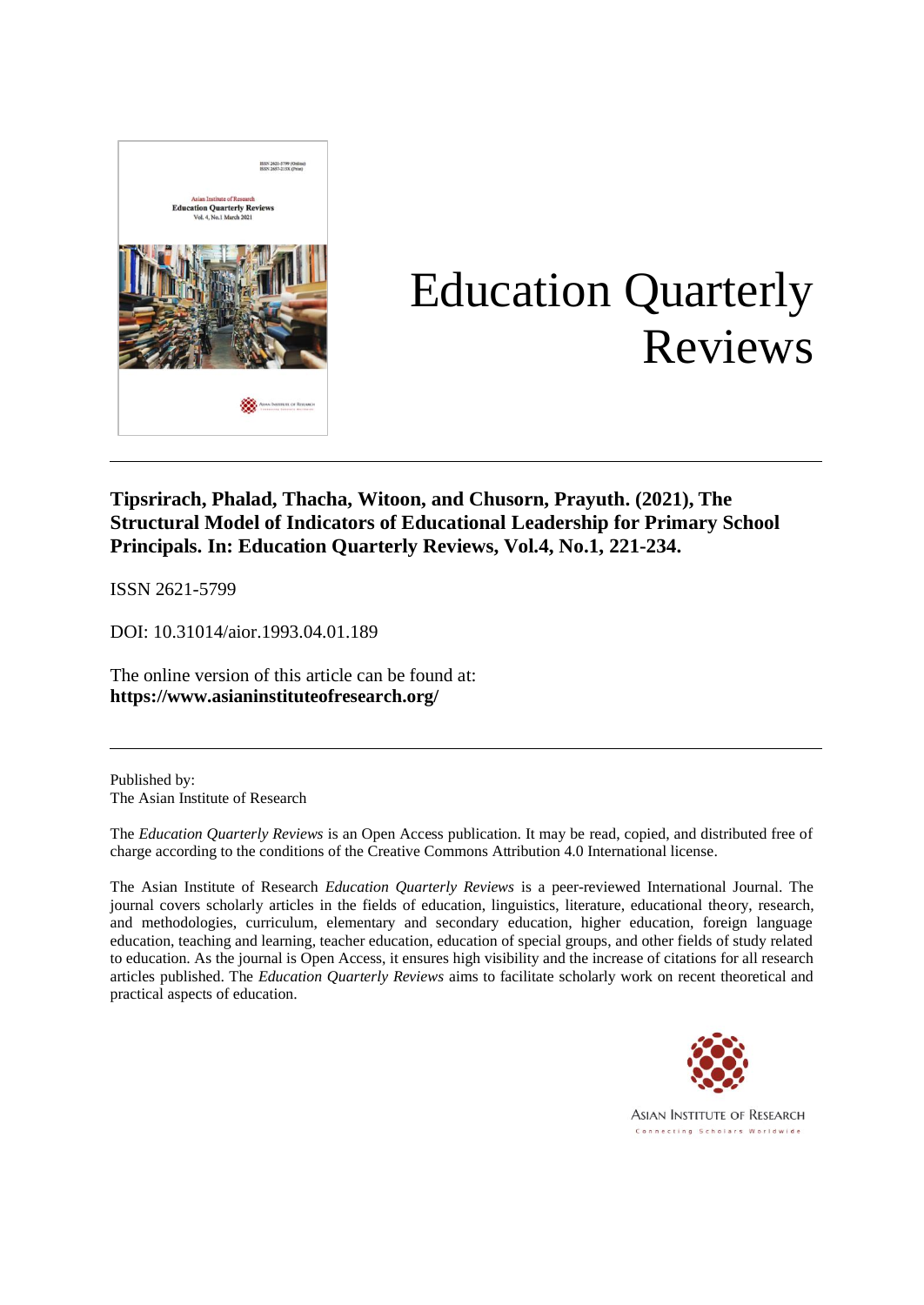

The Asian Institute of Research Education Quarterly Reviews Vol.4, No.1, 2021: 221-234 ISSN 2621-5799 Copyright © The Author(s). All Rights Reserved DOI: 10.31014/aior.1993.04.01.189

# The Structural Model of Indicators of Educational Leadership for Primary School Principals

Phalad Tipsrirach<sup>1</sup>, Witoon Thacha<sup>2</sup>, Prayuth Chusorn<sup>3</sup>

<sup>1</sup> Mahamakut Buddhist University, Isan Campus, Thailand. Email: tsiwan@kku.ac.th

<sup>2</sup> Mahamakut Buddhist University, Isan Campus, Thailand. Email: thachatoon@gmail.com

<sup>3</sup> Khon Kaen University, Thailand. Email: prayuth@kku.ac.th

#### **Abstract**

This research aimed at creating a structural model of the indicators of Educational Leadership for Primary School Principals in Thailand, which is considered to be a theoretical model that has been used to test for coherence with the empirical data collected from a sample group of 580 participants, who were selected from 30,719 Primary School Principals from across the country. To create this theoretical structural model, a study of the suitability of the indicators was carried out so that it could be further used in the selection within the model, as well as in the model's coherence test with the empirical data and in the investigation of the factor loading. The results of the research were as follows: Firstly, all indicators, which had been applied in the research were selected and were then placed into the theoretical structural model because the average and distribution coefficient values were as set in the criteria. Secondly, the theoretical model is coherent with the empirical data as the values of relative Chi-square, Root Mean Square Error of Approximation, Goodness-of-Fit Index, Adjusted Goodness-of-Fit Index, Comparative Fit Index, and Normed Fit Index were as set in the criteria. Finally, the factor loadings of the key elements, sub-elements, and the indicators were as set in the criteria. This showed that the theoretical model from this research can be beneficial for the research population with construct validity.

**Keywords:** Indicators, Educational Leadership, Primary School Principals

#### **Background**

Humanity has progressed from an industrial society in 19<sup>th</sup> and 20<sup>th</sup> centuries to a knowledge-based society in  $21<sup>st</sup>$  century in which changes happen quickly because of the usage of technology to globally connect with data. The driving force of digital technology is causing rapid changes. These changes are, in fact, so rapid that the academics see this as only the beginning. In the future, the speed will increase dramatically (Sanrattana, 2018), and such changes will inevitably influence changes in education as well. Schools, therefore, need to be active and ready to prepare students with the essential skills to survive in today's world (Driscoll, 2020). School Principals are the key mechanism in the process of high-quality and efficient educational management in schools as a result of their quality administration. Hence, the School Principals in  $21<sup>st</sup>$  century are required to have educational leadership, theoretical knowledge, skills, responsibilities, and experiences in the aspects of educational administration in this era ( Dowd, 2018; [Behbahani,](https://www.sciencedirect.com/science/article/pii/S1877042811002199#!) 2011). Lathan (2021) stated that if school principals lack educational leadership, they will not be able to solve the school's problems and will fail to get ready for the competition in this new era.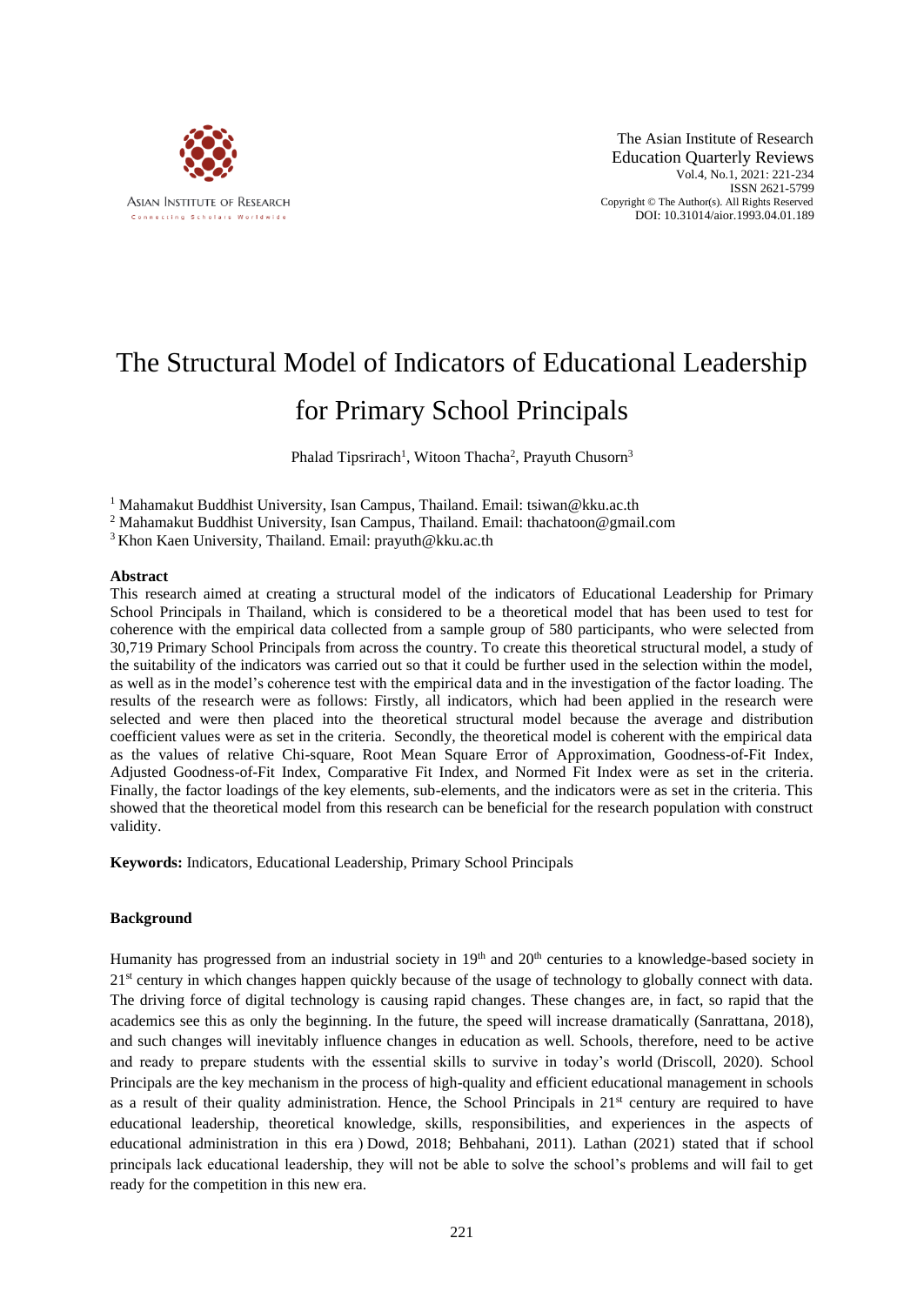There are discussions about Educational Leadership Models from many figures, such as University of Western Sydney (2007); Elias (2011); Morrison (2013); Brooke (2013); Keenan (2013); Richardson (2014); Meador (2015); Kitendo (2016); Driscoll (2016); Wagner (2016); Money-Zine Website (2016); Concordia University  $(2017)$ ; New Zealand Ministry of Education  $(2017)$ ; and Sutcliffe  $(2017)$ , etc. These are also the important references, which have been used in this research as the theories to establish the key elements and sub-elements of each key element, as well as the indicators of each sub-element. From these sources, they have then been proposed as "The Structural Relationship Model of Indicators of Educational Leadership for Primary School Principals," which has been employed in this research.

This model is considered as a theoretical model or hypothetical model, which was tested with the empirical data in order to determine its fit in accordance with the criterion or with the lack thereof. If the result was positive, the model could be used in the educational administration of the research population with construct validity. According to Wiratchai  $(2002)$ , a model after the test will have the quality in data reduction in a form that is easily used resulting in a reduction of the complicity of the data, which is the inference of data management. This will also be used to follow, review, and make decisions at the departmental, organizational, or national level.

#### **Objectives**

This research aimed at creating a theoretical model, which shows the structural relationship between the key elements of Educational Leadership with the sub-elements of each key element and the indicators of each subelement. There was also an investigation of the indicators, which were developed with respect to their suitability to be selected and to be put in the model before testing the model with the empirical data. In addition, there was an investigation of the factor loading of the key elements, sub-elements, and the indicators in accordance to the criteria.

#### **Research Hypothesis**

To create this theoretical model, the researcher studied theories from various sources to determine the key elements, sub-elements, and the indicators to be used in the research. Therefore, the following would be the predicted answers:1) the indicators used in the research are suitable with the theoretical model as set in the criterion, 2) the theoretical model fits with the empirical data as set in the criterion, and  $3$ ) the factor loading of the key elements, sub-elements, and indicators are as set in the criteria.

#### **Research Methodology**

Wiratchai (2002 (has discussed the three ways in which to develop educational indicators:1 ) Pragmatic **definition** is the way in which the researcher applies his/her own experiences when selecting the variables to present in a model.**2 ) Theoretical definition** is a way in which a researcher applies theories and other model creation research to present a model for ready-to-use purposes, or the experts investigates the model before using it. **3 ) Empirical definition** is the way in which a researcher applies theories about model creation and then tests the model with empirical data. If there is a coherence from the Confirmative Factor Analysis, the model can be used in managing and developing human resources and the organization. This research applied the empirical definition in the development of the indicators, which Sanrattana (2018) sees as a more logical way than other ways because of the use of the empirical data, which is collected from the sample group and which consists of choosing randomly selected participants to determine the construct validity without involving the personal feelings and experiences of the researcher or the experts. The details of the research methodology are as follows:

#### *Population and Sample Group*

The population of the research was 30,719 Primary School Principals under the Office of the Basic Education Commission in Thailand. The determination of the sample size was based upon the ratio rule between the sample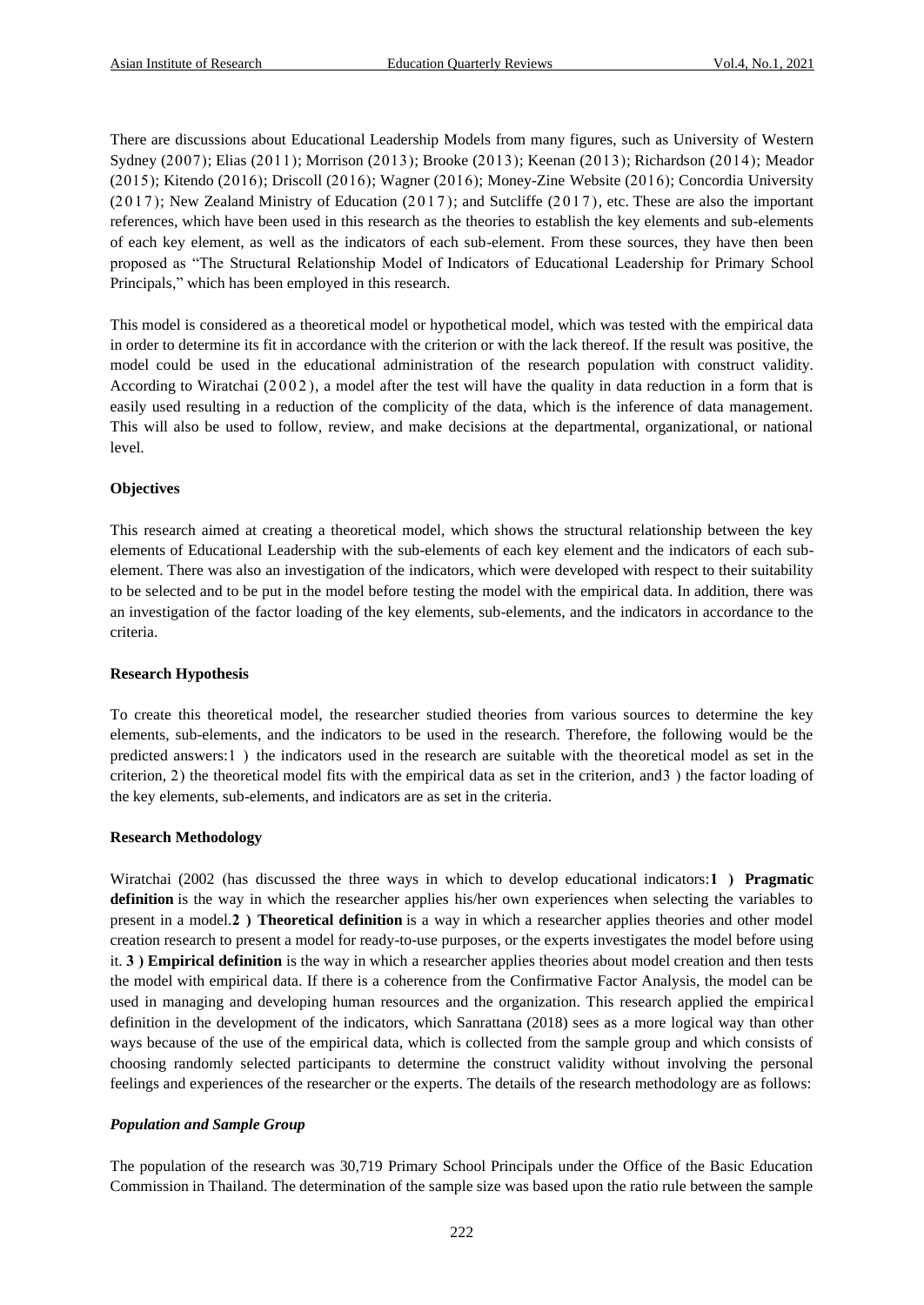unit and the parameter of  $20:1$  in accordance with Gold (1980). Free parameter was used to determine the value of the parameters because the model of this research is a confirmatory factor analysis model among variables with an influence line. The parameters were comprised of five latent variables, 13 observed variables, and 17 influence lines, which made 35 parameters in total and which then resulted in having 700 participants in the sample group.

#### *Research Tools*

The research tool was a questionnaire, which was divided into two parts. The aim of the first part was to investigate the status of the informants consisting of information about gender, age, school size, educational background, and work experiences. The second part had 60 questions consisting of the indicators of Educational Leadership, which had been categorized in accordance with the key elements and sub-elements in the form of a 5-rating scale: The Most, Much, Medium, A Little, and The Least.

#### *The Creation and Quality Investigation of the Tools*

Because the researcher chose to apply the Empirical definition, which represents a way in which a researcher can apply model creation theories, the creation of the research tool originated from the study of theories, which were utilized to synthesize and determine the key elements, the sub-elements of each key element, and the operational definitions, which were connected to the indicators, which determined each of the sub-elements, and which further led to creation of the questions from the indicators.

The 60 questions in the questionnaire were tested for Index Of Congruence: IOC with the indicators and operational definitions by three experts in Educational Administration and two experts in Evaluation & Assessment. The result was that the value of IOC was more than 0. 5 0for every question, which indicated that the questions were coherent with the indicators and the operational definitions.

The completed version of the questionnaire was used as a 'try-out' with 30 primary school principals, who were not a part of the sample group. The collected data was analyzed for alpha coefficient of reliability using Cronbach's approach. It was found that the questionnaire had 0.976 as alpha coefficient of reliability. In the following key elements, the values were as follows: "Having Vision" (0.933); "Communication Skills" (0.936); "Inspiration" (0 .9 4 6 ), and "Commitment" (0 .9 3 8 ). This showed that the questionnaire had a higher alpha coefficient of reliability than the set criterion which was 0.70 (See the questionnaire in the Appendix.(.

#### *Data Collection*

Multi–stage random sampling was used to select 700 participants from 30,719 Primary School Principals. The questionnaire was sent to the participants by mail; 580 copies were returned (82.85%). This was enough to be used in Confirmatory Factor Analysis because Kaiser-Mayer-Olkin Measurers of Sampling Adequacy of each model's key element assessment were between 0.933 - 0.976, which was higher than the criterion (0.80)) Cerny & Kaiser, 1977).

#### *Data Analysis and Coding Criterion*

Computers were used to manage the data by analyzing for statistical values as follows: 1) averages, standard deviations, and distribution coefficients were used to test the first research hypothesis, and 2) Confirmatory Factor Analysis was used to test the second research hypothesis with the following statistical values:) a (Factor Loading Matrix consisting of factor loading and standard errors: SE and t values; (b) Regression Coefficient: R2; (c) Factor Score Coefficient: FS; (e) error: e; (f) correlation coefficient among variables; (g) Relative Chi-Square: CMIN/DF; (h) Root Mean Square Error of Approximation: RMSEA; (i) Goodness-of-Fit Index: GFI; (j) Adjusted Goodness-of-Fit Index: AGFI; (k) Comparative Fit Index: CFI; and (l) Normed Fit Index: NFI.

#### *The Criterion for Coherence between the Theoretical Model and the Empirical Data Test*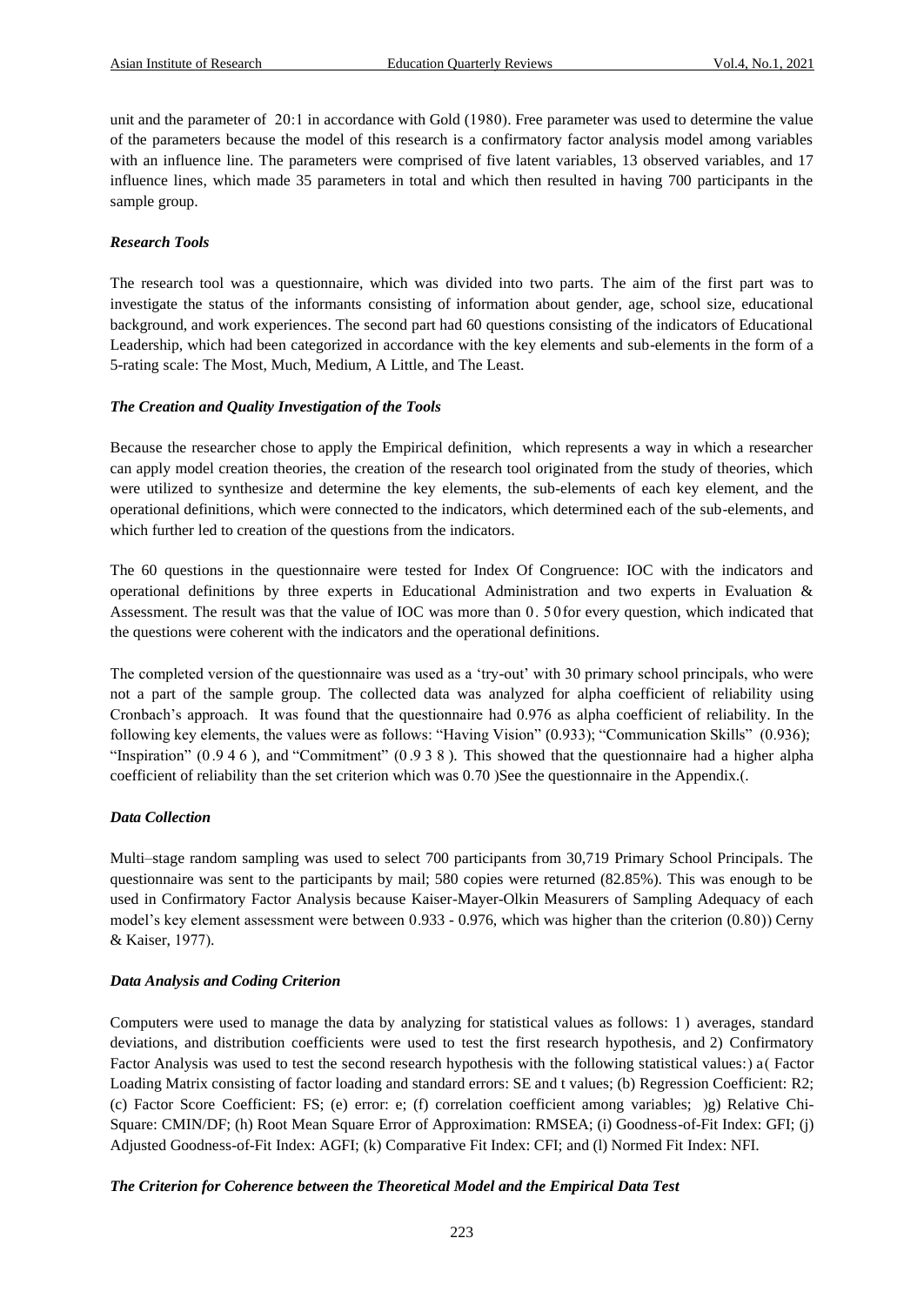The coherence test between the theoretical model and the empirical data applied the criterion, which was suggested by Holmes-Smith (2006 (and Hair, Black, Babin & Anderson (2010): Relative Chi-Square: CMIN/DF between 1 -3 or less, 2) Root Mean Square Error of Approximation: RMSEA lower than 0.05, 3) Goodness-of-Fit Index: GFI between 0.90 – 1.00, 4) Adjusted Goodness- of-Fit Index: AGFI between 0.90 – 1.00, 5) Comparative Fit Index: CFI between  $0.90 - 1.00$ , and 6) Normed Fit Index: NFI between  $0.90 - 1.00$ .

#### **The Result of the Theoretical Model Creation**

As a result of the study of University of Western Sydney (2007); Elias (2011); Morrison (2013); Brooke (2013); Keenan (2013); Richardson (2014); Meador (2015); Kitendo (2016); Driscoll (2016); Wagner (2016); Money-Zine Website  $(2016)$ ; Concordia University  $(2017)$ ; New Zealand Ministry of Education  $(2017)$ ; and Sutcliffe  $(2\ 0\ 1\ 7)$ , the four key elements of Educational Leadership: LED were: (1) ("Having Vision": VIS, (2) ( "Communication Skills": CMC,  $3$  ("Inspiration": MVT, and  $4$  ("Commitment": COM. Each element consisted of sub-elements, which were relative as a measurement model as shown in Table 1:

Table 1: The Key Elements of Educational Leadership: LED, the Sub-Elements of Each Key Element, and the Abbreviations

| The Key Elements of Educational Leadership: LED and the | Abbreviations    |
|---------------------------------------------------------|------------------|
| Sub-Elements of Each Key Element                        |                  |
| 1. Key Element: Having Vision                           | <b>VIS</b>       |
| Sub-Element1 : Being optimistic<br>1.1                  | VIS1             |
| Sub-Element2 : Communicating Effectively<br>1.2         | VIS <sub>2</sub> |
| Sub-Element3 : Taking Risks<br>1.3                      | VIS <sub>3</sub> |
| Sub-Element 4: Leading towards Excellence<br>1.4        | VIS4             |
| 2. Key Element: Communication Skills                    | <b>CMC</b>       |
| 2.1 Sub-Element1 : Being a Good Listener                | CMC <sub>1</sub> |
| 2.2 Sub-Element2 : Communicating clearly                | CMC2             |
| 2.3 Sub-Element3 : Motivating Others                    | CMC <sub>3</sub> |
| 3. Key Element: Inspiration                             | <b>MVT</b>       |
| 3.1 Sub-Element 1: Being a Visionary                    | MVT <sub>1</sub> |
| 3.2 Sub-Element 2: Being Reliable                       | MVT <sub>2</sub> |
| 3.3 Sub-Element 3: Empowering Others                    | MVT3             |
| 4. Key Element: Commitment                              | <b>COM</b>       |
| 4. 1Sub-Element1: Focusing on the Goal                  | COM1             |
| 4. 2Sub-Element2 : Being Loyal                          | COM <sub>2</sub> |
| 4. 3Sub-Element3 : Having a Positive Attitude           | COM <sub>3</sub> |

The key elements of Educational Leadership and the sub-elements of each key element mentioned previously are shown as The Structural Relationship Model of Indicators of Educational Leadership for Primary School Principals. These are considered to be the theoretical model used in the research as shown in Figure1 :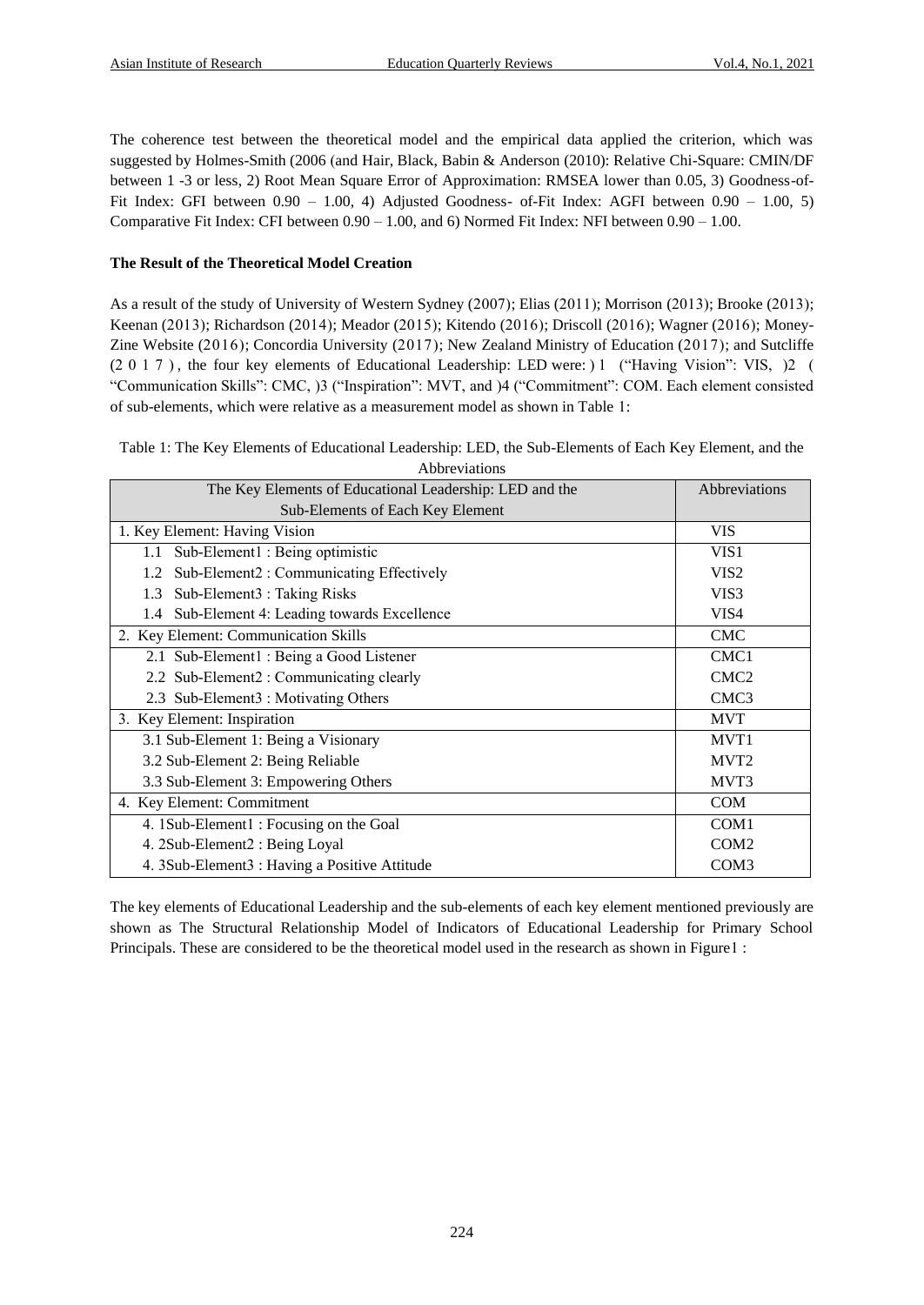

Figure 1: The Structural Relationship Model of the Indicators of Educational Leadership for Primary School Principals: The Theoretical Model Used in the Research

Moreover, the sub-elements of each key element consisted of the indicators, which are shown in Table 2: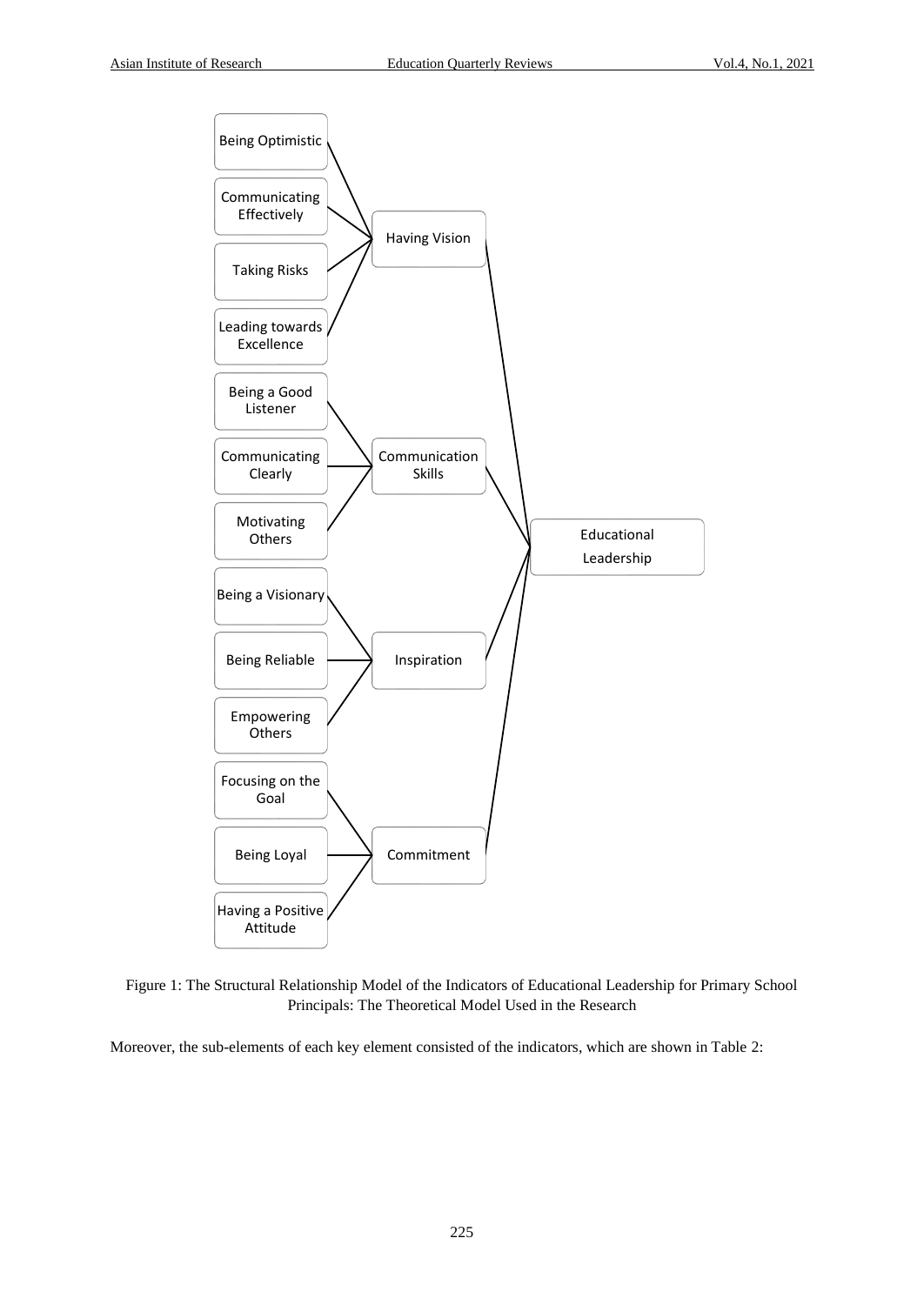| <b>Key Element and</b>       | <b>Indicators</b>                                                                                           |
|------------------------------|-------------------------------------------------------------------------------------------------------------|
| <b>Sub-Elements</b>          |                                                                                                             |
| <b>Having Vision</b>         |                                                                                                             |
| Being Optimistic             | 1) having positive ways of thinking when encountering problems                                              |
|                              | 2) believing in one's own abilities                                                                         |
|                              | 3) possessing a positive attitude                                                                           |
|                              | 4) being hopeful                                                                                            |
| Communicating                | 1) participating in the process of transmitting or communicating between                                    |
| Effectively                  | individuals                                                                                                 |
|                              | 2) using one's own abilities to communicate with others<br>3) expressing one's needs, desires, and feelings |
|                              | 4) aiming to invite the message receiver to respond                                                         |
|                              | 5) understanding the meaning as intended                                                                    |
| <b>Taking Risks</b>          | 1) being brave when having to make decisions                                                                |
|                              | 2) being creative                                                                                           |
|                              | 3) being brave when encountering problems                                                                   |
|                              | 4) having self-confidence                                                                                   |
|                              | 5) being brave and trying new things                                                                        |
| Leading towards Excellence   | 1) aiming for the best quality when carrying out tasks                                                      |
|                              | 2) constantly having higher goals                                                                           |
|                              | 3) building a sustainable future                                                                            |
|                              | 4) always improving the organization's potential                                                            |
|                              | 5) continuing to perform in an outstanding manner                                                           |
| <b>Communication Skills</b>  |                                                                                                             |
| Being a Good Listener        | 1) listening with a purpose                                                                                 |
|                              | 2) listening with manners                                                                                   |
|                              | 3) knowing how to examine the content of a message                                                          |
|                              | 4) understanding the main ideas and the sub-ideas                                                           |
| <b>Communicating Clearly</b> | 1) delivering messages that are easy to understand                                                          |
|                              | 2) delivering clear messages                                                                                |
|                              | 3) creating co-perceptions                                                                                  |
|                              | 4) establishing a suitable communicative context                                                            |
| <b>Motivating Others</b>     | 1) being an internal driving force                                                                          |
|                              | 2) demonstrating behaviors without persuasion                                                               |
|                              | 3) achieving goals                                                                                          |
| Inspiration                  |                                                                                                             |
| Being a Visionary            | 1) having a vision for the future                                                                           |
|                              | 2) having future goals                                                                                      |
|                              | 3) having plans for the future                                                                              |
|                              | 4) understanding the direction of the missions                                                              |
|                              | 5) having a thoughtful approach and reflecting                                                              |
|                              | 6) being determined until success is reached                                                                |
| <b>Being Reliable</b>        | 1) being reliable at work                                                                                   |
|                              | 2) being responsible for work                                                                               |
|                              | 3) completing the hard work                                                                                 |
|                              | 4) behaving appropriately in all situations                                                                 |
|                              | 5) exhibiting good personal behaviors                                                                       |
| Empowering others            | 1) engaging in the process of increasing the potential of individuals<br>2) supporting/encouraging          |
|                              | 3) allowing others to freely make decisions                                                                 |
|                              | 4) managing an appropriate work environment                                                                 |
|                              | 5) encouraging the improvement of the work potential of an individual                                       |
|                              | 6) solving both one's own problems, as well as the organization's                                           |
|                              | problems                                                                                                    |
| Commitment                   |                                                                                                             |
| Focusing on the Goal         | 1) having future desires                                                                                    |
|                              | 2) having plans to achieve goals at work                                                                    |
|                              | 3) being able to achieve through management processes                                                       |

Table 2 : The indicators of the Sub-Elements for Each Key Element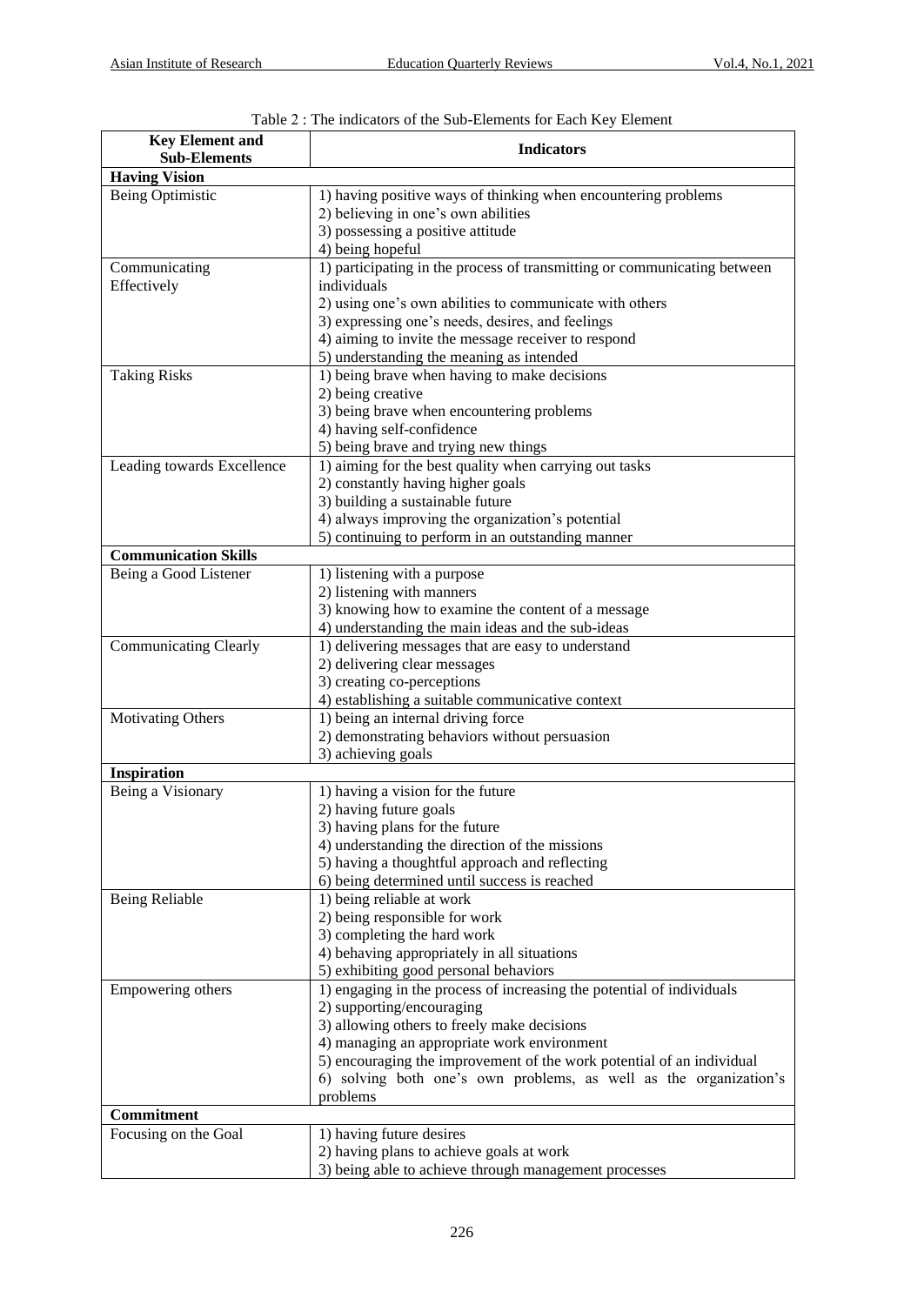| Being Loyal       | 1) respecting the organization                                  |
|-------------------|-----------------------------------------------------------------|
|                   | 2) being willing to work                                        |
|                   | 3) dedicating one's self to the organization                    |
|                   | 4) supporting and protecting the organization                   |
|                   | 5) having the intention to work                                 |
| Having a          | 1) finding different positive perspectives from the normal ones |
| Positive Attitude | 2) being useful in life                                         |
|                   | 3) being useful in the lives of others                          |
|                   | 4) eliminating negative attitudes                               |
|                   | 5) having good feelings that lead to success                    |
|                   |                                                                 |

#### **Results of Data Analysis**

- **1. Research Objective 1:** To study the suitability of 60 indicators to be selected and put in the model by considering the average measurement of 3.00 or more, as well as by considering the distribution coefficient of 20% or lower. The results of the analysis were as follows:
	- 1.1) The measurement model in the aspect of "Having Vision" was comprised of four elements: "Being Optimistic," "Communicating Effectively," "Taking Risks," and "Leading towards Excellence." There were 19 indicators with average figures between 4 .24 -4.59 and with distribution coefficient figures between 11.54-15.80.
	- 1.2) The measurement model in the aspect of Communication Skills was comprised of three elements: "Being a Good Listener," "Communicating Clearly," and "Motivating Others." There were eleven indicators with average figures between 4.07-4.41 and with distribution coefficient figures between 13.60-17.80.
	- 1.3) The measurement model in the aspect of Inspiration was comprised of three elements: "Being a Visionary," "Being Reliable," and "Empowering Others." There were seventeen indicators with average figures between 4.02-4.39 and with distribution coefficient figures between 12.70-18.40.
	- 1.4) The measurement model in the aspect of Commitment was comprised of three elements: "Focusing on the Goal," "Being Loyal." and "Having a Positive Attitude." There were thirteen indicators with average figures between 4.39-4.57 and with distribution coefficient figures between 10.98-13.43.

From the results, the average values of all 60 indicators were between 4.02 - 4.59 and between 10.98 – 18.40 for the distribution coefficient. This meant that the indicators, which had been used in this research, could be selected and put in the model because the average and distribution coefficient values were as set in the measurement.

- **2. Research Objective 2:** To test the theoretical model's fit with the empirical data in accordance with the criterion. The results of the analyses were as follows:
	- 2.1) Pearson's Correlation Coefficient was utilized to consider the levels and directions of the correlation. It was found that the indicators in all measurement models had a positive relation with a statistical significance of 0.01 ( $p < 0.01$ ). In addition, the measurement model in the aspects were as follows: 1) "Having Vision" showed correlation coefficient figures between  $0.228 - 0.802$ ; 2) "Communication Skills" showed  $0.389 - 0.729$ ; 3) "Inspiration" showed  $0.316 - 0.758$ ; and 4) "Commitment" showed  $0.374 - 0.664$ .
	- 2.2) The statistical figures of Bartlett considered the correlation of the elements. It was found that among the variables, the Matrix of Correlation Coefficient had differed from the identity variables with a statistical significance of 0.01. Moreover, the Bartlett test of Sphericity was 4643.850, 7102.625, 11534.670, and 11385.315, respectively, which had a value of 0.01 (p< 0.01) of possibility.
	- 2.3) The Kaiser-Mayer-Olkin Measurers of Sampling Adequacy (KMO) were used to measure the sufficiency of the sample group. It was found that the KMO of the measurement model in the aspects of "Having Vision," "Communication Skills," and "Commitment" had ranged between 0.922 - 0.963, which meant that the size of the sample group used in the research had been sufficient for the Confirmatory Factor Analysis.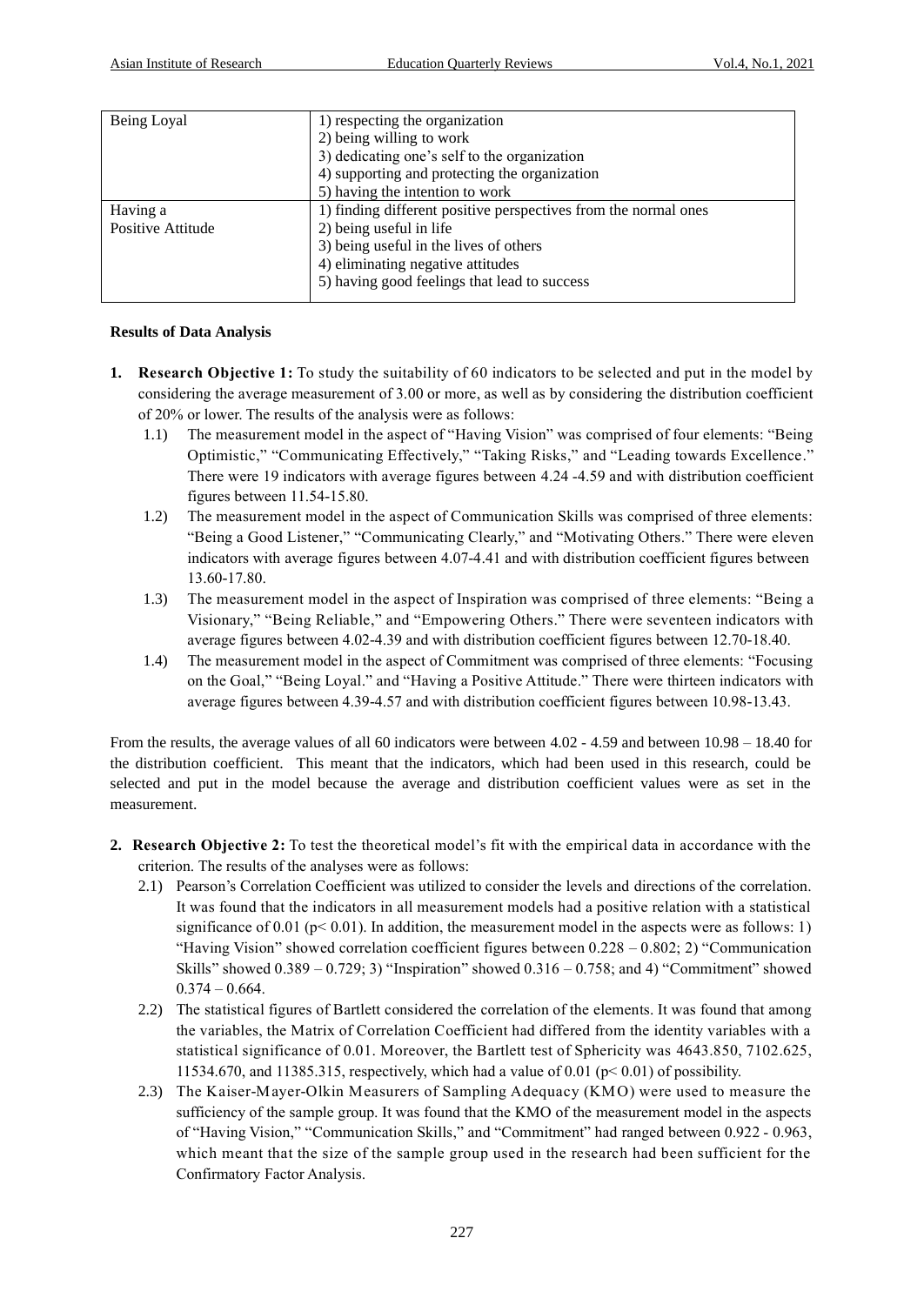2.4) First Order Confirmatory Factor Analysis of the four measurement models, which were "Having Vision," "communication Skills." "Inspiration," and "Commitment", was utilized to find the statistical numbers to investigate the fitness of the models with the empirical data from the set criteria as follows: 1) the Relative Chi-Square: CMIN/DF was between 1 -3 or less, 2) the Root Mean Square Error of Approximation: RMSEA was lower than 0.05, 3) the Goodness-of-Fit Index: GFI was between  $0.90 - 1.00$ , 4) the Adjusted Goodness-of-Fit Index: AGFI was between  $0.90 - 1.00$ , 5) the Comparative Fit Index: CFI was between 0.90 – 1.00, and 6) the Normed Fit Index: NFI was between  $0.90 - 1.00$  as shown in Table2 :

| <b>Measurement Models</b>   | <b>CMIN</b> | <b>RMSA</b> | <b>GFI</b> | <b>AGFI</b> | <b>CFI</b> | <b>NFI</b> |
|-----------------------------|-------------|-------------|------------|-------------|------------|------------|
| <b>Having Vision</b>        | 2.400       | 0.049       | 0.963      | 0.926       | 0.979      | 0.965      |
| <b>Communication Skills</b> | .148        | 0.016       | 0.995      | 0.977       | 1.000      | 0.996      |
| Inspiration                 | 2.359       | 0.048       | 0.967      | 0.929       | 0.989      | 0.979      |
| Commitment                  | .471        | 0.029       | 0.989      | 0.964       | 0.997      | 0.992      |

|  |  |  |  |  |  | Table 2: The Results of the First Order Confirmatory Factor Analysis of the four Measurement Models |  |  |  |  |  |  |
|--|--|--|--|--|--|-----------------------------------------------------------------------------------------------------|--|--|--|--|--|--|
|--|--|--|--|--|--|-----------------------------------------------------------------------------------------------------|--|--|--|--|--|--|

Table 2shows all four models. These were developed from the theories, which were coherent to the empirical data and were important elements ("Having Vision," "Communication Skills," "Inspiration," and "Commitment") of the structural correlation model of the indicators of Educational Leadership for Primary School Principals. The results of the analysis were used to create 13 equations of elements scales as follows:

 $VIS1 = (VI1 + VI2 + VI3 + VI4) = (0.12 + 0.11 + 0.17 + 0.17) = 0.4$  $VIS2 = (VI5 + (VI6 + VI7 + VI8 + VI9) = (0.13 + 0.01 + 0.09 + 0.12 + 0.06) = 0.29$  $VIS3 = (V110 + V111 + V112 + V113 + V114) = (0.08 + 0.06 + 0.08 + 0.04 + 0.04) = 0.3$  $VIS4 = (VII5 + VI16 + VI17 + VI18 + VI19) = (0.20 + 0.12 + 0.13 + 0.10 + 0.10) = 0.65$  $CMC1 = (CM20 + CM21 + CM22 + CM23) = (0.09 + 0.13 + 0.17 + 0.22) = 0.61$  $CMC2 = (CM24 + CM25 + CM26 + CM27) = (0.16 + 0.21 + 0.12 + 0.14) = 0.63$  $CMC3 = (CM28 + CM29 + CM30) = (0.22 + 0.39 + 0.15) = 0.76$  $MVT1 = (VT31+VT32+VT33+VT34+VT35+VT36) = (0.12+0.09+0.07+0.21+0.07+0.06) = 0.55$  $MVT2 = (VT37 + VT38 + VT39 + VT40 + VT41) = (0.27 + 0.02 + 0.09 + 0.17 + 0.31) = 0.86$  $MVT3 = (VT42+ VT43+ VT44+ VT45+ VT46+ VT47) = (0.09+0.23+0.11+0.01+0.02+0.12) = 0.58$  $COM1 = (CO48 + CO49 + CO50) = (0.15 + 0.17 + 0.18) = 0.5$  $COM2 = (CO51 + CO52 + CO53 + CO54 + CO55) = (0.19 + 0.05 + 0.16 + 0.05 + 0.18) = 0.63$  $COM3 = (CO56 + CO57 + CO58 + CO59 + CO60) = (0.10 + 0.12 + 0.20 + 0.11 + 0.09) = 0.62$ 

2.5 Second Order Confirmatory Factor Analysis was utilized to find statistical numbers as a model investigation criterion from the created sub-element scale. The four measurement models were the "Having Vision" measurement model with four sub -elements, the "Communication Skills" measurement model with three sub-elements, the "Inspiration" measurement model with three subelements, and the "Commitment" measurement model with three sub-elements. The results of the data analysis were as follows:

The results of the fitness investigation of the sub-elements of each model were that every sub-element had shown suitable statistical numbers for the second order confirmatory factor analysis:  $1$  (Pearson's Correlation Coefficient – the 13 sub-elements had shown a positive correlation that was statistically significant at 0.01 ( $p$  < 0.01) with the correlation coefficient between 0.918  $-0.963$ ; 2 (the Correlation matrix between variables was different from the identity matrix with a statistical significance of 0.01 with 6 6 9 0 .2 1 3 of Bartlett Test of Sphericity, which had a  $0.01$  (p< 0.01) possibility; and  $3$  (Kaiser-Mayer-Olkin Measurers of Sampling Adequacy: KMO was 0.932.

The results of the data analysis to test the fitness of the models were that the models fit with the Empirical data given that the relative Chi-square: CMIN/DF) =  $2.408$ , the Root Mean Square Error of Approximation: RMSEA  $=0.049$ , the Goodness-of-Fit Index: GFI)  $=0.986$ , the Adjusted Goodness-of-fit index: AGFI  $=0.944$ , the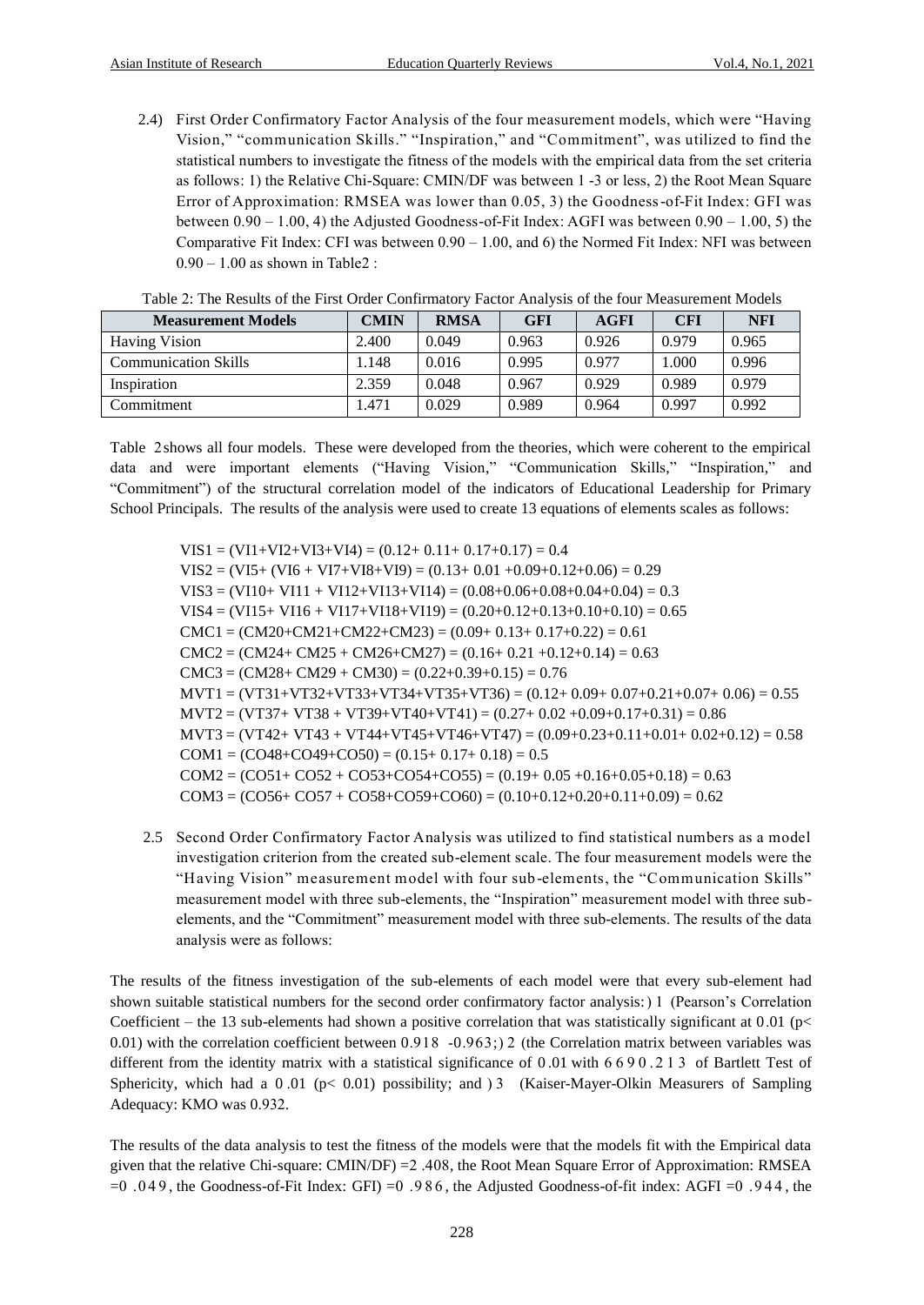Comparative Fit Index: CFI =0 .995 , and the Normed Fit Index: NFI =0 .992 . These were all as set in the criteria. Additionally, from the investigation, it was found that the factor loading of the four key elements had been positive (between 0.60– 1.29) and had shown a statistical significance of 0 .01. When used to create element scale, the equation was LED = 1.46 (MVT) + 1.44 (VIS) + 1.00 (COM) + 0.89 (CMC).

**3. Research Objective 3:** To investigate the factor loading of the key elements, sub-elements, and the indicators in accordance with the following criteria: 1) the factor loading of the key elements = 0.7 or higher and 2) the factor loading of the sub-elements and the indicators = 0.30 or higher. The results of the data analysis were as follows:

- **3.1 All four key elements of Educational Leadership** had shown positive factor loadings of between 0.60 – 1.29 and had also had a statistical significance of 0.01. The factor loading from highest to lowest had been "Inspiration," "Commitment," "Having Vision," and "Communication Skills" at 1.46, 1.00, 0.89, and 0.89, respectively.
- **3.2 All sub-elements of the Key Element of 'Having Vision'** had shown positive factor loadings of between  $0.60 - 1.00$  with a statistical significance of 0.01. The factor loadings from highest to lowest had been "Leading towards Excellence." "Communicating Effectively," "Taking Risks," and "Being Optimistic" at 1.00, 0.79, 0.78, and0 .60, respectively.
- **3.3 The three sub-elements of the Key Element of 'Communication Skills'** had had positive factor loadings of between  $1.00 - 1.29$  with a statistical significance of 0.01. The factor loadings from highest to lowest had been "Being a Good Listener," "Communicating Clearly," and "Motivating Others" at 1.29, 1.26, and 1.00, respectively.
- **3.4 The three sub-elements of the Key Element of 'Inspiration'** had positive factor loadings of between  $0.98 - 1.08$  with a statistical significance of 0.01. The factor loadings from highest to lowest had been "Being a Visionary," "Empowering Others," and "Being Reliable" at1 .08, 1.00, and 0.98, respectively.
- **3.5 The three sub-elements of the Key Element of 'Commitment'** had positive factor loadings of between 0.61- 1.00 with a statistical significance of 0.01. The factor loadings from highest to lowest had been "Having a Positive Attitude," "Being Loyal," and "Focusing on Goals" at 1.00, 1.00, and 0.61, respectively.

Furthermore, the factor loading of 60 indicators was positive between  $0.68 - 1.34$  with a statistical significance at 0 .01. The indicator with highest factor loading had been "Building a Sustainable Future" (1.34), whereas the indicator with the lowest factor loading had been "Listening with a Purpose" (0.68).

To summarize, the factor loading of the key elements, sub-elements, and the indicators had been positive and had been in accordance with the criteria of a statistical significance at 0.01. This indicated that the theoretical correlative models of the Educational Leadership indicators for Primary School Principals, which were used in this research, had been comprised of four key elements, 13 sub-elements, and 60 indicators and could be used as measurement for Educational Leadership for Primary School Principals with construct validity. From the previously mentioned data analysis, the adjusted model is shown in Figure2 :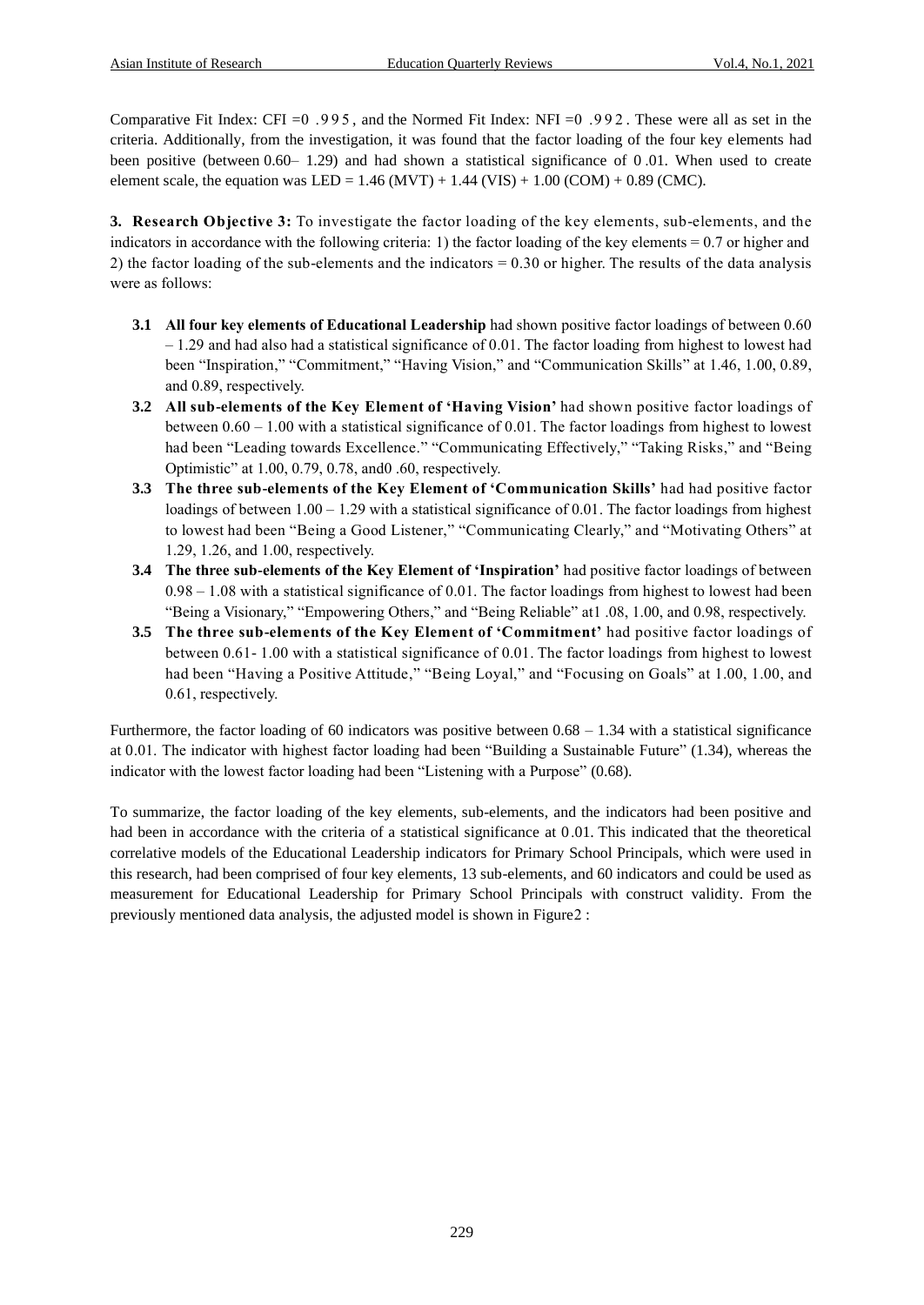

Figure 2 : The Adjusted Structural Correlative Model of the Educational Leadership Indicators for Primary School Principals

#### **Discussion and Suggestions**

From the results of the data analysis, it was shown that the structural models had created the indicators of Educational Leadership for Primary School Principals, which were comprised of 4 key elements, 13 subelements, and 60 indicators. These had been developed from theories, which were determined to be coherent with the empirical data as stated in the research hypothesis. However, given that there is the dissemination of the theories arising from globalization, the original sources of the theories could have originated from the theoretical definitions, which were used to create the models and which were coherent with the expressive behaviors of the sample research group. Giddens (1990) stated that globalization is a social correlative process with no obstacle of distance or borders. Moreover, it could be due to the concept of dissemination of innovations by Rogers (1995), who stated that the changes in a society are caused by the application of an innovation from another society. Another reason could stem from the fact that the rapid changes of digital technology in  $21<sup>st</sup>$  century may have resulted in a global knowledge and information society, which has caused the dissemination of knowledge or information from one corner of the world to another very quickly and widely (Ceulemans, 2012; Rawat, 2020; Adhiarso, Prahastiwi & Hastjarjo, 2019).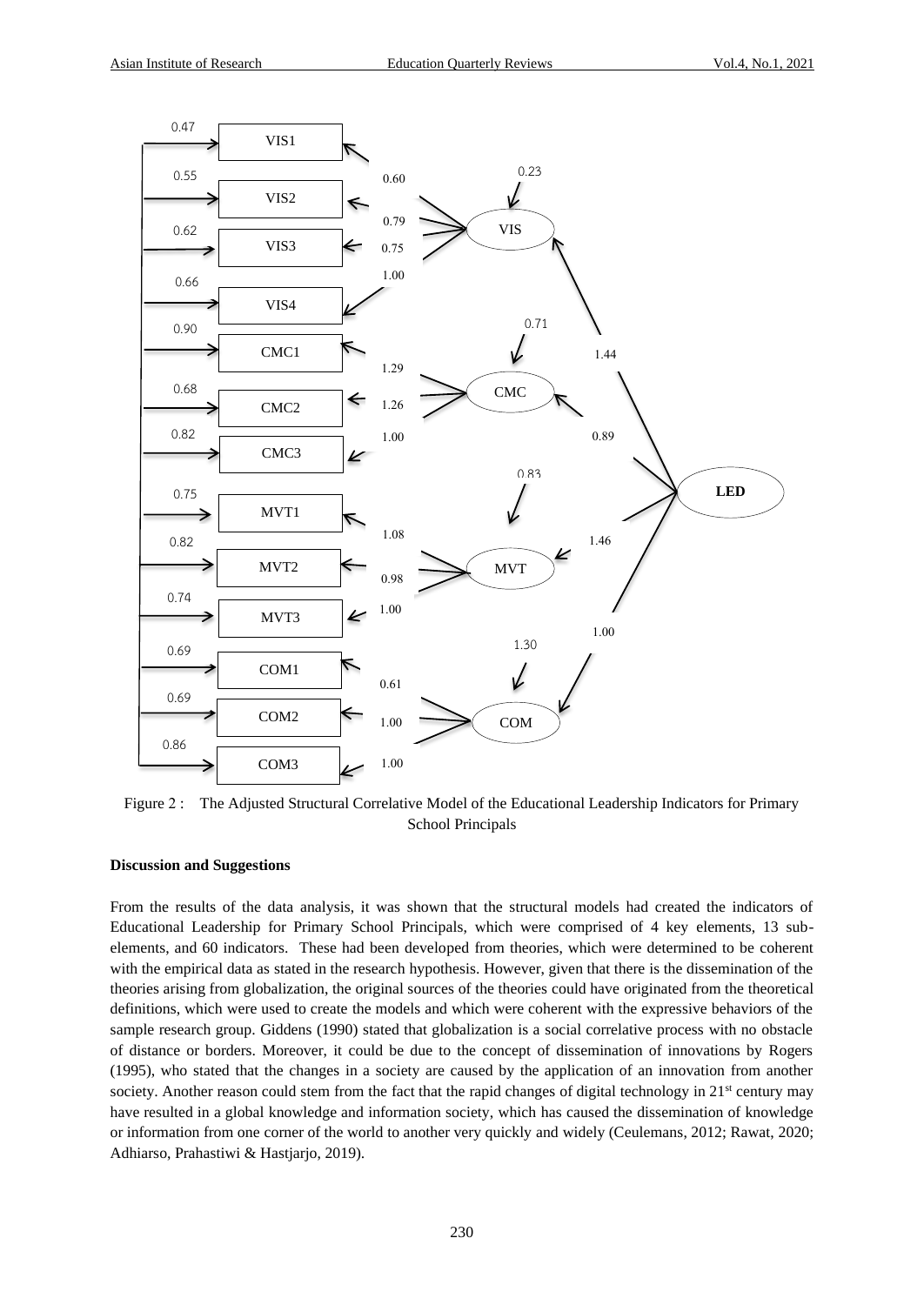The reasons, which have been discussed, are in alignment with the reasons used in the discussion of the research results, which tested the models of the indicators of leadership in Thailand, as well as the results of other research studies, such as Indicators of Resourceful Leadership for Secondary School Principals: Developing and Testing The Structural Relationship Model (Marwiang, Sanrattana & Suwannoi, 2018), Indicators of Innovative Leadership for Secondary School Principals: Developing and Testing the Structural Relationship Model (Somsueb, Sutheejariyawatana & Suwannoi, 2019), The Structural Relationship Model of Indicators of Mindful Leadership for Primary School Principals in Thailand (Wongkom, Sanrattana & Chusorn, 2019), and The Indicators of Authentic Leadership for Teachers in the General Education Session of Buddhist Scripture Schools (Moonsarn, Sanrattana & Suwannoi, 2019).

From the research results of both the test of fitness of the theoretical models and the empirical data & the factor loading of the elements, it was found that the structural model of the indicators of Educational Leadership for Primary School Principals, which was comprised of 4 key elements, 13 sub-elements, and 60 indicators, can be used with reliability in construct validity and is, therefore, suitable for Thai society. The suggestions are as follows:

1 ( The application of the models from this research should be encouraged and used as guidelines in the development of Educational Leadership for the population of this research, which were Primary School Principals under the Office of the Basic Educational Commission in Thailand. In addition, what should be kept in mind is the importance of the key elements, sub-elements, and the indicators from the highest factor loading to the lowest:

- Ranked from the highest to the lowest, the four key elements of the Educational Leadership had been: 'Inspiration,' 'Commitment,' 'Having Vision,' and 'Communication Skills.'
- The sub-elements of the key element of 'Having Vision' ranked from the highest to the lowest had been "Leading towards Excellence," "Communicating Effectively," "Taking Risks," and "Being Optimistic."
- The sub-elements of the key element of 'Communication Skills' ranked from the highest to the lowest had been "Being a Good Listener," "Communicating Clearly," and "Motivating Others."
- Ranked from the highest to the lowest, the three sub-elements of the key element of 'Inspiration' had been "Being a Visionary," "Empowering Others," and Being Reliable."
- The three sub-elements of the key element of 'Commitment' ranked from the highest to the lowest had been "Having a Positive Attitude," "Being Loyal," and "Focusing on the Goal."
- From an examination of the 60 indicators, the one with the highest factor loading was found to be "Building a Sustainable Future," while the lowest one was "Listening with a Purpose."
- 2) Regarding the cases that are worth studying for future academic benefits, the suggestions are as follows:
	- a .Using qualitative research methodology, a study of the key elements, sub-elements, and the indicators should be conducted in the context of Thai society. Grounded theory should be utilized in order to create a model from the qualitative research results, and these should be compared with the ones from the results of this quantitative research.
	- b .This research has studied the definitions of the academics or departments and has found that there are more key elements of Educational Leadership. However, because there was a limitation to the determination of the elements, high frequency was used as a criterion of the selection, which resulted in those theoretical elements not being used in this research. Therefore, in the future, other logic should be applied when making selections instead of using the high frequency approach. In this way, the elements with lower frequency could be used in the research, which may be important and may lead to new discoveries. The following are examples of those elements: Being Reliable; Having Integrity; Being Aware; Learning all the time; Being Innovative; Building relationships with the community; Improving the learning outcomes for all students; Having Management Skills, Emotional Intelligence, and The Power of Positive; Understanding Human Nature; Developing and maintaining schools as learning organizations; Developing individuals in and out of the classroom; Having Courage; Showing Respect; Having the Ability to Move & Change Initiatives; Supporting the Team;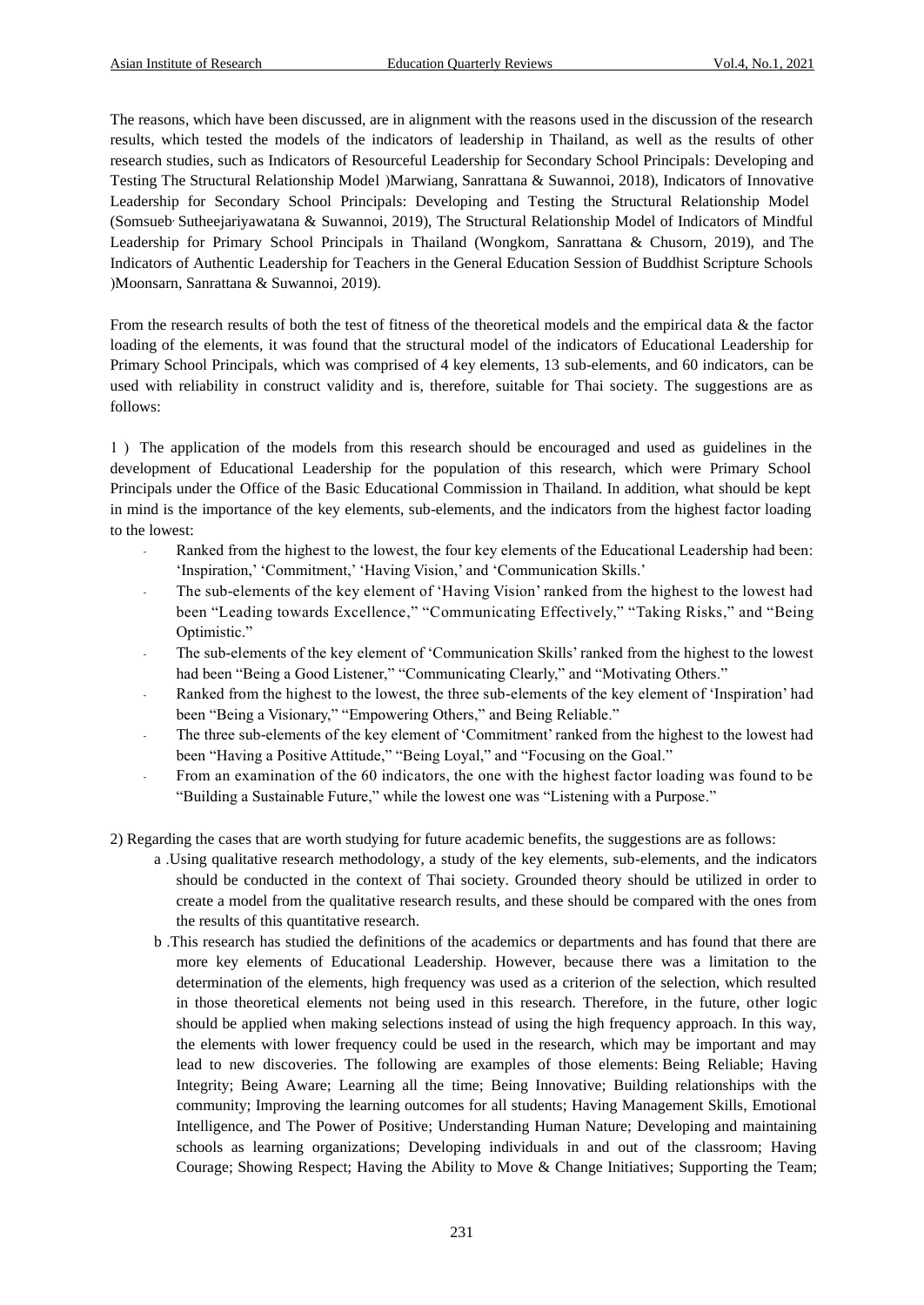Leading by Example; Taking Responsibility; Being Self-Confident; Being Flexible; Having Curiosity; Being enthusiastic; Creating with technology; Creating course strategies; Work is learning; Surrounding yourself with Good People; Having ambitions; Having Organizational Knowledge; Using Instructional Leadership; and Participating in Leadership Development, etc.

#### **References**

[Adhiarso,](https://www.researchgate.net/scientific-contributions/Dendy-Suseno-Adhiarso-2150445255) D.S.[, Utari,](https://www.researchgate.net/profile/Prahastiwi_Utari)P., & [Hastjarjo,](https://www.researchgate.net/scientific-contributions/Sri-Hastjarjo-2150609680) S. (2019). *The Impact of digital technology to change people's behavior in using the media*. shorturl.at/amr49

- [Behbahani,](https://www.sciencedirect.com/science/article/pii/S1877042811002199#!) A. (2011). Educational leaders and role of education on the efficiency of school principals. *[Procedia](https://www.sciencedirect.com/science/journal/18770428)  - [Social and Behavioral Sciences.](https://www.sciencedirect.com/science/journal/18770428)* [15](https://www.sciencedirect.com/science/journal/18770428/15/supp/C) (2011), 9-11.
- Brooke, E. (2013). *Four key factors of effective school leadership*[. https://bit.ly/2DJpu19](https://bit.ly/2DJpu19)

Cerny, C.A., & Kaiser, H.F. (1977). A Study of a measure of sampling adequacy for factor-analytic correlation matrices**.** *Multivariate Behavioral Research, 12*(1), 43-47.

- Ceulemans, W.P. (2012). *The Impact of technology on social behavior*. Master Thesis in School Counseling, Graduate School, University of Wisconsin-Stout.
- Concordia University (2017). *Five traits of a good educational leader*.<https://bit.ly/2RJYmC0>

Dowd, M. )2018(. *Duties and responsibilities of school principals*. shorturl.at/BCQZ7

Driscoll, M. )2016( . *Top 10 characteristics of successful 21st-century school leaders*[. https://bit.ly/2zyN2Ba](https://bit.ly/2zyN2Ba)

[Driscoll,](https://thinkstrategicforschools.com/author/maxine/) M. (2020). *The Value of a 21st century education*. shorturl.at/nsTW4

- Elias, M.J. (2011)*. The 7 Characteristics of a good education leader.* <https://edut.to/2g3MiJj>
- Giddens, A (1990). *The Consequences of modernity. Cambridge: Polity.*
- Gold, R. (1980). *Clinical supervision*. 2<sup>nd</sup> edition. New York: Holt Rinehart and Winston.

Hair, J.F., Black, W.C., Babin, B.J., and Anderson, R.E. (2010). *Multivariate data analysis*. 7th Edition. Upper Saddle River, NJ: Prentice Hall.

Holmes-Smith, P. (2006). *School socio-economic density and its effect on school performance*. MCEETYA.

Keenan (2013). *Five essential traits of 21st century school leaders*.<https://bit.ly/2OK0pUD>

Kitendo, P.M. (2016). *Effective educational leadership*[. https://bit.ly/2QMhsHB](https://bit.ly/2QMhsHB)

Lathan, J. (2021). 10 *Traits of successful school leaders*. shorturl.at/inKV0

Marwiang, K., Sanrattana, W., & Suwannoi, P. (2018). Indicators of resourceful leadership for secondary school principals: Developing and testing the structural relationship model. *International Education Studies*. 11(11), 62-68.

Meador, D. (2015). *How effective educational leadership shapes school success*.<https://bit.ly/2zdjutj>

Money-Zine Website (2016*). Educational leadership*.<https://bit.ly/2ThcLqP>

Moonsarn, C., Sanrattana, W., & Suwannoi, P. 2019). Indicators of authentic leadership for teachers in the general education session of Buddhist scripture schools. *[International Journal of Education Studies.](http://phd.mbuisc.ac.th/MBU%20Article/Chatchai.pdf)*  [12\(12\),](http://phd.mbuisc.ac.th/MBU%20Article/Chatchai.pdf) 62-70.

Morrison, N. (2013). *The Eight characteristics of effective school leaders*[. https://bit.ly/2FoLKPf](https://bit.ly/2FoLKPf)

New Zealand Ministry of Education (2017). A Model of educational leadership[. https://bit.ly/2FqTCje](https://bit.ly/2FqTCje)

[Rawat,](https://timesofindia.indiatimes.com/readersblog/lazytraveller/) S. (2020). *How technology affects human behavior*. shorturl.at/fuKW2

Richardson, W. (2014). *The Eight new attributes of modern educational leaders*[. https://bit.ly/2Bk4XdO](https://bit.ly/2Bk4XdO)

Rogers, E. M. (1995). *Diffusion of Innovations,* <https://bit.ly/2t3HoXJ>

- Sanrattana, W. (2018). Research in educational administration: Concepts, guidelines, and case studies. 4th Edition, Bangkok: Tipwisut.
- Sanrattana, W. 2018). *New paradigm in education: A Case of viewpoint on 21st century education.* Bangkok: Tipwisut.

Somsueb A., Sutheejariyawatana, & Suwannoi, P. (2019). Indicators of innovative leadership for secondary school principals: Developing and testing the structural relationship model. *Journal of [International](http://phd.mbuisc.ac.th/Dissertation%20MBU/aimchit.pdf)  [Education Studies](http://phd.mbuisc.ac.th/Dissertation%20MBU/aimchit.pdf)*. 12(1), 11-18.

Sutcliffe, J. (2017). *The Eight qualities of successful school leaders*.<https://bit.ly/2jnUhn5>

University of Western Sydney (2007(. *Quality leadership in Australian schools*[. https://bit.ly/2zY4wHp](https://bit.ly/2zY4wHp)

- Wagner, J. (2016). *Five key characteristics of a strong higher education leader*.<https://bit.ly/2Dsk5v0>
- Wiratchai, N. (2002). *Development of indicators for assessment of administration and management of Educational Service Areas*. Bangkok: Thanaksorn.
- Wongkom, S., Sanrattana, W. & Chusorn, P. (2019). The Structural relationship model of indicators of mindful leadership for primary school principals in Thailand. *International Journal of Higher Education.* 8(5), 134- 142.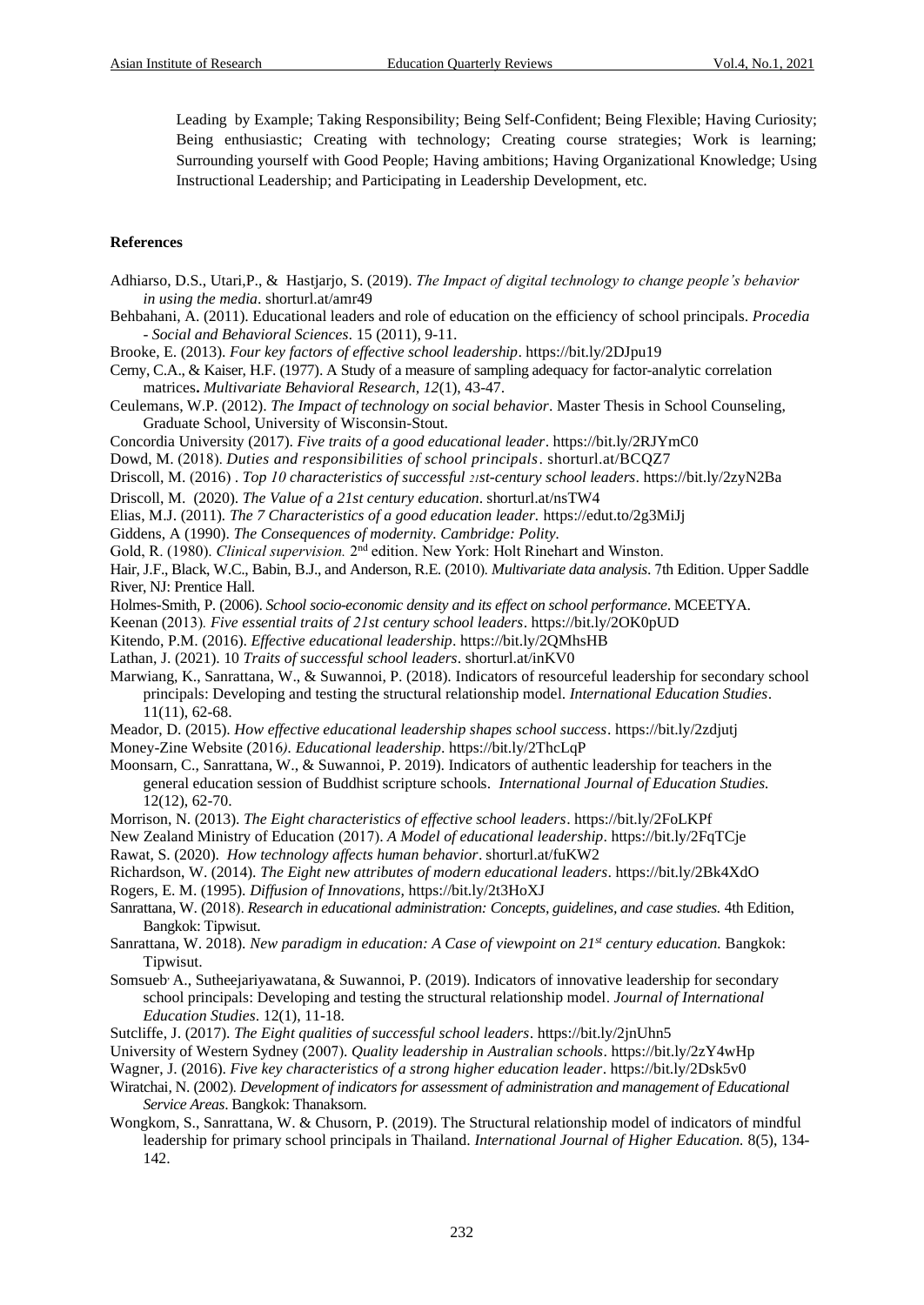### **Appendix**

## **The Questionnaire used in the research**

**Instruction** Check  $\checkmark$  in the column that match with your behaviors by considering the scales:  $5 =$ The Most,  $4 =$ Much,  $3 =$  Medium,  $2 =$  A Little,  $1 =$ The Least

|        |                                                                        | <b>Level of</b> |                         |                         |                |   |  |
|--------|------------------------------------------------------------------------|-----------------|-------------------------|-------------------------|----------------|---|--|
|        |                                                                        |                 | <b>Expressiveness</b>   |                         |                |   |  |
| No.    | <b>Behaviors</b>                                                       | <b>Highest</b>  |                         | Lowest                  |                |   |  |
|        |                                                                        | $\overline{5}$  | $\overline{\mathbf{4}}$ | $\overline{\mathbf{3}}$ | $\overline{2}$ | 1 |  |
|        | <b>Key Element1: Having Vision</b>                                     |                 |                         |                         |                |   |  |
|        | <b>Sub-Element1: Being Optimistic</b>                                  |                 |                         |                         |                |   |  |
| 1      | You perceive the coming problems positively.                           |                 |                         |                         |                |   |  |
| 2      | You believe that you can do it.                                        |                 |                         |                         |                |   |  |
| 3      | You always have a positive attitude.                                   |                 |                         |                         |                |   |  |
| 4      | You have hope for the future.                                          |                 |                         |                         |                |   |  |
|        | <b>Sub-Element2: Communicating Effectively</b>                         |                 |                         |                         |                |   |  |
| 5      | You have ways to communicate or send messages among individuals.       |                 |                         |                         |                |   |  |
| 6      | You are able to use your abilities to communicate your messages and to |                 |                         |                         |                |   |  |
|        | make people understand.                                                |                 |                         |                         |                |   |  |
| 7      | You communicate to express your needs, desires, and feelings.          |                 |                         |                         |                |   |  |
| 8      | You persuasively communicate with the receivers and receive            |                 |                         |                         |                |   |  |
|        | responses.                                                             |                 |                         |                         |                |   |  |
| 9      | You are able to communicate with others and they understand the        |                 |                         |                         |                |   |  |
|        | messages as you intended to send them.                                 |                 |                         |                         |                |   |  |
|        | <b>Sub-Element3: Taking Risks</b>                                      |                 |                         |                         |                |   |  |
| 10     | You have courage to make a decision to do something.                   |                 |                         |                         |                |   |  |
| 11     | You are creative, determined to develop, and seek knowledge.           |                 |                         |                         |                |   |  |
| 12     | You are brave when facing problems.                                    |                 |                         |                         |                |   |  |
| 13     | You believe in yourself.                                               |                 |                         |                         |                |   |  |
| 14     | You are brave to try new things which can lead to success.             |                 |                         |                         |                |   |  |
|        | <b>Sub-Element 4: Leading towards Excellence</b>                       |                 |                         |                         |                |   |  |
| 15     | You do everything giving your best for the best quality.               |                 |                         |                         |                |   |  |
| 16     | You improve your goals all the time.                                   |                 |                         |                         |                |   |  |
| 17     | You build a sustainable future.                                        |                 |                         |                         |                |   |  |
| 18     | You always improve the organization's potential.                       |                 |                         |                         |                |   |  |
| 19     | You keep doing outstanding work.                                       |                 |                         |                         |                |   |  |
|        | <b>Key Element2: Communication Skills</b>                              |                 |                         |                         |                |   |  |
|        | <b>Sub-Element1: Being a Good Listener</b>                             |                 |                         |                         |                |   |  |
| 20     | You listen with a purpose.                                             |                 |                         |                         |                |   |  |
| 21     | You are a good listener.                                               |                 |                         |                         |                |   |  |
| $22\,$ | You think about what you are listening to.                             |                 |                         |                         |                |   |  |
| 23     | You know the main and sub-ideas.                                       |                 |                         |                         |                |   |  |
|        | <b>Sub-Element2: Communicating Clearly</b>                             |                 |                         |                         |                |   |  |
| 24     | You communicate messages that are easy to understand.                  |                 |                         |                         |                |   |  |
| 25     | You communicate clear messages.                                        |                 |                         |                         |                |   |  |
| 26     | You communicate for co-perception.                                     |                 |                         |                         |                |   |  |
| 27     | You communicate in an appropriate context.                             |                 |                         |                         |                |   |  |
|        | <b>Sub-Element: Motivating others</b>                                  |                 |                         |                         |                |   |  |
| 28     | You motivate with internal driving force.                              |                 |                         |                         |                |   |  |